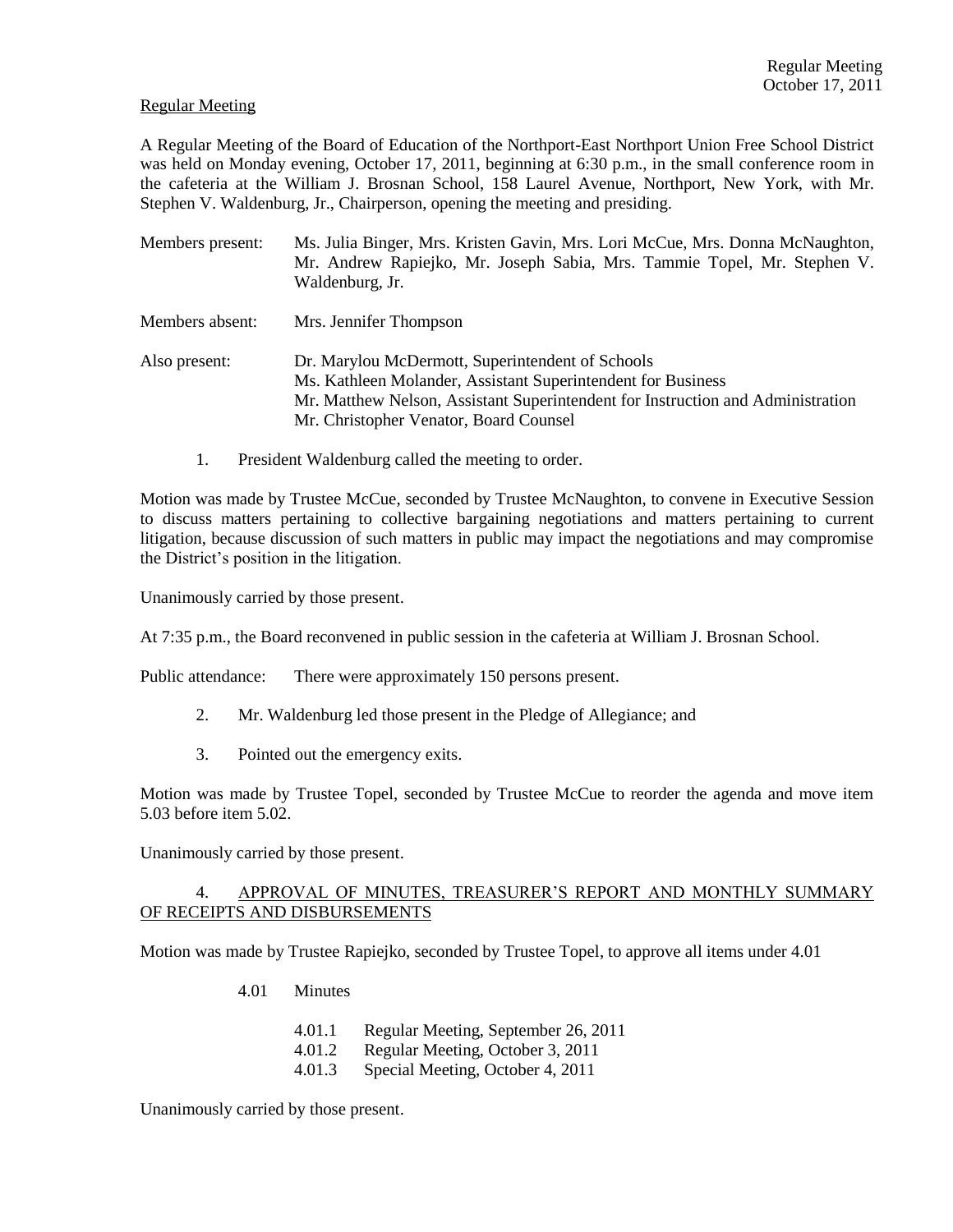## 5. SPECIAL REPORT/ANNOUNCEMENTS FROM THE SUPERINTENDENT

Dr. Marylou McDermott, Superintendent, announced two important events happening this week. FRIENNDS will be hosting their Gala at the John W. Engeman Theater on Wednesday, October 19<sup>th</sup>. Vice President McNaughton stated that tickets are still available and the proceeds will go to benefit the Drug and Alcohol Task Force. The Northport High School Tiger Marching Band will have the honor of closing the Newsday Marching Band Festival on Thursday, October  $20<sup>th</sup>$ . Mr. Izzet Mergen, Music Director, stated that tickets are available in the music office.

## 5.01 Accomplishments of Staff and Students

5.01.1 Dr. Patricia Schmitt, District Chairperson of English Language Arts K-12, introduced Alex Novak, English Language Arts Department Student of the Month. Dr. Schmitt stated that Alex is an individual who embodies the qualities necessary for academic success. Alex's initiative to enhance his literacy skills by seeking teacher feedback, revising his work, and participating in class discussions sharing valuable and insightful opinions was observed by his teachers. Dr. Schmitt stated that Alex reflects a resilient spirit by attending to teacher feedback and responding to constructive criticism. Alex's teachers credit his indefatigable work ethic for his success. In addition to the academic demands of his schedule, Alex participates on several sports teams including football, baseball, and basketball. Alex plans on attending college next fall and pursuing a major related to social studies and law.

President Waldenburg and Dr. McDermott congratulated Alex on his achievements and presented him with a commendation from the Board.

5.01.2 Mr. Daniel Drance, District Chairperson of Mathematics K-12, introduced Matthew Dannenberg, Mathematics Department Student of the Month. Mr. Drance stated that Matthew is a strong, well-rounded student who exhibits a particular passion for and excellence in mathematics. He has long been a top achiever in his classes and has mastered his coursework at the highest levels. Matthew has added to his growth in mathematics by taking advantage of every challenge and opportunity our district has to offer him and even ones beyond what the district has to offer. Mr. Drance stated that Matthew has been Northport High School's top mathlete, which earned him the privilege of representing Northport, Long Island and New York State in regional and national mathematics competitions. Matthew's desire for continued growth brought him to Brown University this past summer where he studied relativity and modern physics. Mr. Drance noted that Matthew is considering MIT, Harvard and Princeton as avenues to continue his growth, where he plans to pursue a dual major in physics and mathematics.

President Waldenburg and Dr. McDermott congratulated Matthew on his achievements and presented him with a commendation from the Board.

5.01.3 Dr. Patricia Schmitt, District Chairperson of English Language Arts K-12, introduced Northport Middle School Teacher Kathryn Tuthill, New York State English Council Teacher of Excellence

5.03 Governor Andrew Cuomo has declared the week of October 31-November 4, 2011, as School Board Recognition Week. The Governor designated this special week to commend school board members for their dedicated service to the children of New York State. The nine members of the Board received commendations from Western Suffolk BOCES and the Northport-East Northport School District and PTA Council. The commendations were presented by Dr. Marylou McDermott, Superintendent, and Mrs. Jennifer Labruna and Mr. Frank Courten, PTA Council Co-Presidents.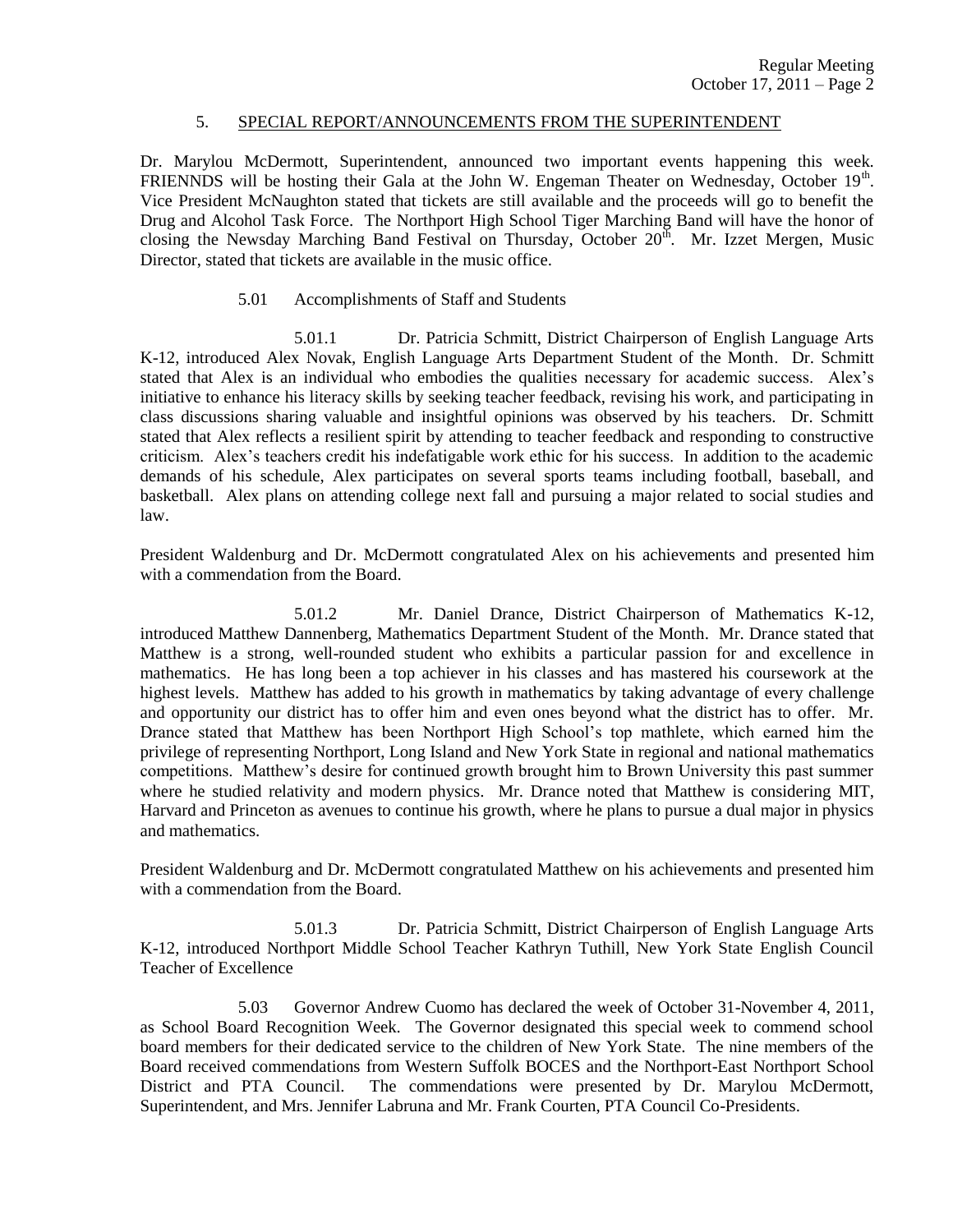## 5.02 Overview of Instructional Initiatives for 2011-2012

Mr. Matt Nelson, Assistant Superintendent for Instruction and Administration, presented the 2011-2012 Overview of Instructional Initiatives. Mr. Nelson stated that there are three common instructional goals across the curriculum. The incorporation of differentiation into daily instructional practice district-wide will be continued, building on previous efforts and focusing on the concept of "Anchor Activities" for all units of study. Differentiated professional development opportunities will be provided to support the effective incorporation of new instructional technologies and continue to expand digital/on-line curriculum development efforts. The efforts to develop a "Culture of Respect" will be expanded in all schools to combat a rise in physical, verbal and virtual bullying behaviors.

Mr. Nelson stated that Anchor Activities should be self-directed, include aspects that can be completed on an ongoing basis, relate to the concepts and content to be learned, not necessarily involve other students, be engaging, meaningful tasks – not busy work or packets of worksheets, be activities that everyone in the class will have a chance to do, and allow students to work at various Depth of Knowledge (DOK) levels.

Mr. Nelson stated that 246 workshops were presented "by teachers/for teachers" last year, providing differentiated professional development. This year 107 workshops have already been scheduled. Professional Development through the Office of Instruction for the fall includes *Go Math!* Workshops for K-5 teachers, NWEA Level 1 and Level 3 training, SMART Exchange, *Moodle* On-line Plan Book, Online Grade Book and Portfolio Workshops for New Teachers.

Mr. Nelson stated that the "Culture of Respect" initiative expands district-wide efforts to promote respect of self and others. These efforts include the "Bucket Fillers" program in the Elementary Schools, "Kindness Counts" initiatives at the Middle Schools, High School programs including "Quote of the Day", "Tolerance Assemblies", "Schools for Schools Project", "Commons Activities", etc. Mr. Nelson stated that there are goals in every academic department to promote Social-Emotional Learning (SEL).

There was a question and answer discussion regarding Mr. Nelson's Overview of Instructional Initiatives. President Waldenburg and Superintendent McDermott thanked Mr. Nelson for his informative report.

5.04 President Waldenburg reviewed the upcoming meetings of November  $7<sup>th</sup>$ , November  $21<sup>st</sup>$  and December  $12<sup>th</sup>$ .

# 6. COMMUNICATIONS

6.01 Letter from Ms. Mary English and Mr. Peter Smith to Members of the Board, received October 3, 2011, re: Gifted and Talented Program

Ms. English and Mr. Smith did not attend the Board meeting. President Waldenburg summarized their letter stating that they had concerns about the Gifted and Talented Program and wished to see the program modified and improved.

## 7. PUBLIC PARTICIPATION

Name Comment

Antoinette Blanck Stated that she requested a Board-Teacher relations meeting at a previous UTN President meeting and publicly acknowledged that a meeting has been setup. Ms. Blanck stated that the United Teachers of Northport are one group and are united and that when the leadership speaks to the Board of Education, they are speaking on behalf of the entire group. Ms. Blanck stated that moving forward there is a need for collaboration and discussion between the UTN and the Board of Education.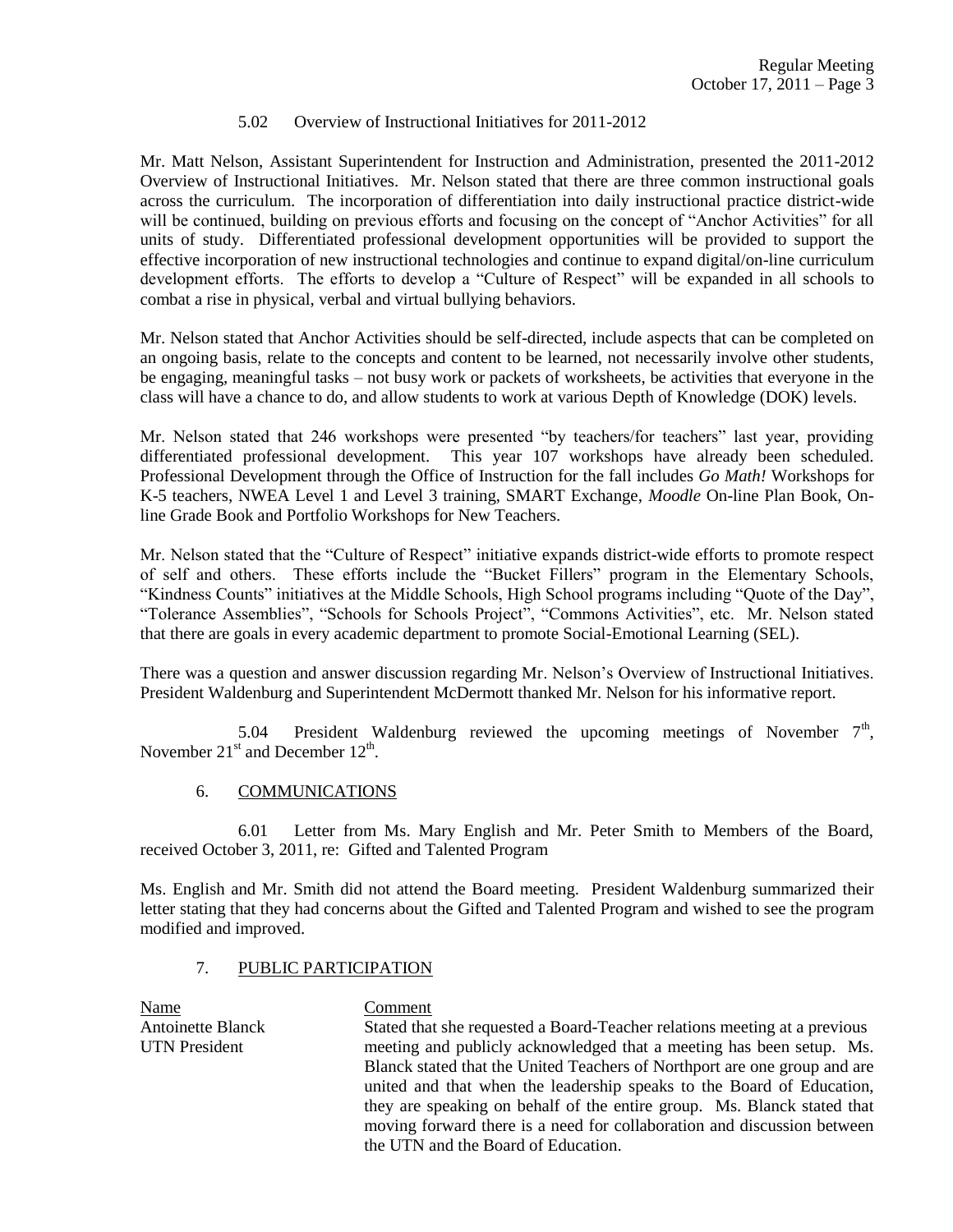President Waldenburg stated that a few members of the Board had met previously with staff members of the Art Department and he noted that the meeting was very informative and mutually enlightening. President Waldenburg stated that he is looking forward to meeting with the UTN.

Francine Mauro **Asked** if there were initiatives in all departments. Parent

Mr. Matt Nelson, Assistant Superintendent for Instruction and Administration, stated that there are initiatives in all departments.

Trustee Sabia left the meeting at 9:05 p.m.

Motion was made by Trustee McCue, seconded by Trustee Gavin, to approve all items under 8.01, including Supplemental 8.01.1 (Schedule A #15-20) and excluding severed items Supplemental 8.01.2 (Schedule B #15-22) and 8.01.4 (Schedule D)

## 8. SUPERINTENDENT'S REPORT, GENERAL

8.01 Personnel Schedules, each dated October 17, 2011, and each attached and made part of the official minutes:

> 8.01.1 Schedule A – Certified Staff (including Supplemental #15-20) 8.01.2 Schedule B – Non-Instructional Staff 8.01.3 Schedule C – Salary Transfers 8.01.4 Schedule D – SEVERED 8.01.5 Schedule J – Committee on Special Education

Vote on Trustee McCue's motion to approve all items under 8.01, including Supplemental 8.01.1 (Schedule A #15-20) and excluding severed items Supplemental 8.01.2 (Schedule B #15-22) and 8.01.4 (Schedule D) was as follows:

YES: Ms. Binger, Mrs. Gavin, Mrs. McCue, Mrs. McNaughton, Mr. Rapiejko, Mrs. Topel, Mr. Waldenburg

Motion passed.

Motion was made by Trustee Topel, seconded by Trustee McCue, to approve severed items 8.01.2 (Schedule B #15-22) and 8.01.4 (Schedule D), including Supplemental 8.01.4 (Schedule D)

- 8.01.2 Schedule B Non-Instructional Staff (#15-22)
- 8.01.4 Schedule D Extra Pay (including Supplemental Schedule D)

Vote on Trustee Topel's motion was as follows:

YES: Ms. Binger, Mrs. Gavin, Mrs. McCue, Mrs. McNaughton, Mr. Rapiejko, Mr. Waldenburg NO: Mrs. Topel

Motion passed.

Motion was made by Trustee McCue, seconded by Trustee Topel, to approve all items under 9.

# 9. SUPERINTENDENT'S REPORT FINANCIAL

9.01 Approving a Special Education Services Contract between the Board of Education of the Northport-East Northport Union Free School District and the Board of Education of the Port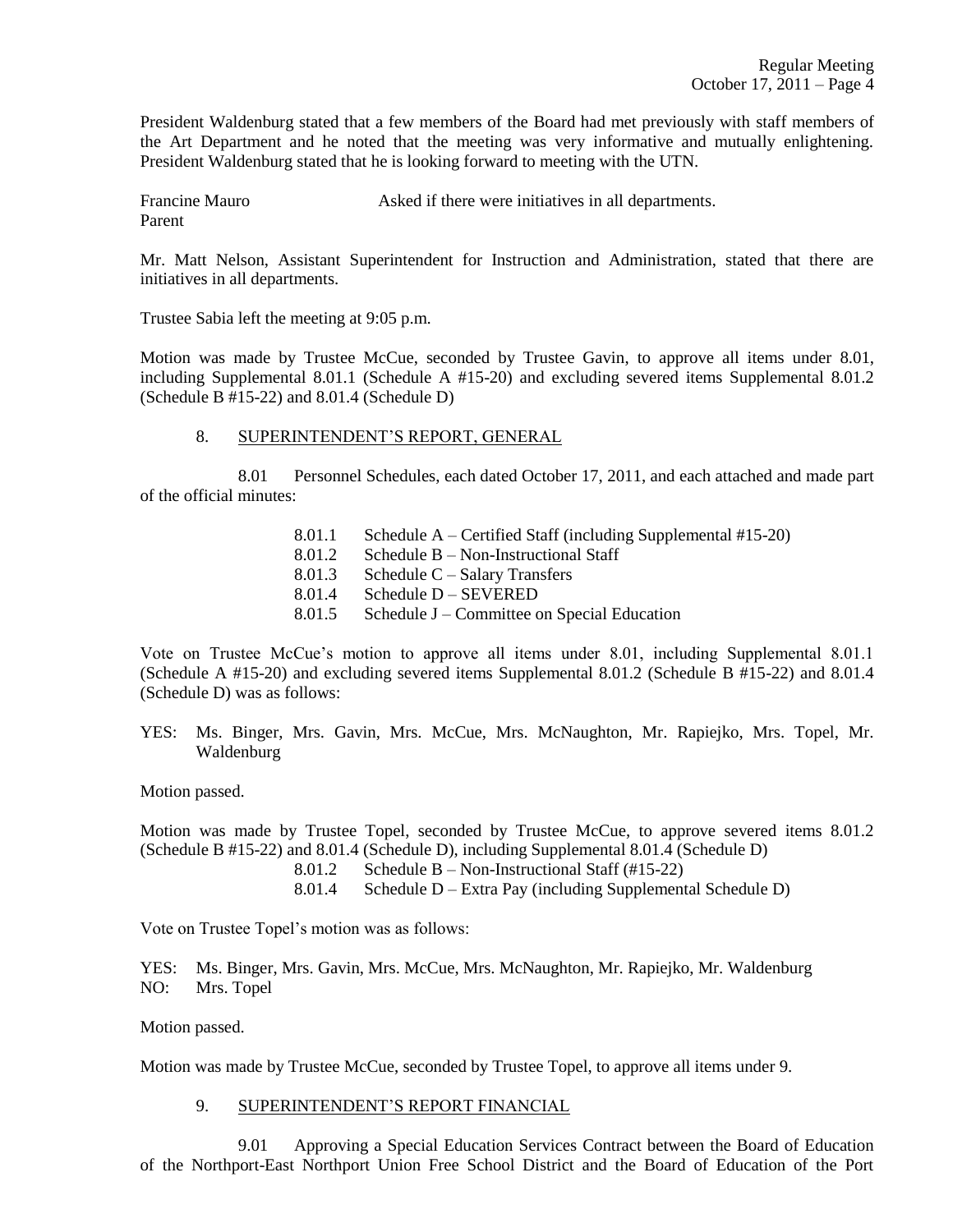Washington Union Free School District

9.02 Approving a 2011-2012 Service Agreement between the Board of Education of the Northport-East Northport Union Free School District and Variety Child Learning Center

9.03 Approving a 2011-2012 Service Agreement between the Board of Education of the Northport-East Northport Union Free School District and Maryhaven

9.04 Approving a 2011-2012 Service Agreement between the Board of Education of the Northport-East Northport Union Free School District and the Cleary School for the Deaf

9.05 Approving a 2011-2012 Service Agreement between the Board of Education of the Northport-East Northport Union Free School District and Harmony Heights

9.06 Approving a 2011-2012 Service Agreement between the Board of Education of the Northport-East Northport Union Free School District and Julia Dyckman Andrus Memorial, Inc.

9.07 Approving Appropriated Reserves, Budget Confirmation and Set Tax Levy for 2011-2012

9.07.1 "RESOLVED that, pursuant to voter approval on May 17, 2011 of Proposition No. 1 the 2011-2012 Budget Appropriations shall be,

| Proposition 1 | <b>Annual School District Budget</b> | \$151,178,758    |
|---------------|--------------------------------------|------------------|
|               | <b>Total Budget Appropriation</b>    | \$151, 178, 758" |

9.07.2 "RESOLVED that, pursuant to Section 1318, Subdivision 1, of the Real Property Tax Law, the District shall retain \$6,020,861 of its 2010-2011 total unassigned fund balance, said amount being 3.98% of the voter approved budget and shall apply to the 2011-2012 tax levy the sum of \$3,500,000, the remainder of the 2010-2011 total unassigned fund balance"

9.07.3 "RESOLVED that, pursuant to Subdivision 12 of Section 1604 of the Education Law, the estimated receipts, including the application of the remaining unassigned fund balance as determined above in 9.07.2 and the required levy of taxes for school district purposes, be established as follows:

| <b>Estimated Receipts</b>          | \$19,732,908   |
|------------------------------------|----------------|
| Tax Levy (includes estimated STAR) |                |
| Reimbursements of $$10,062,759$ )  | \$131,445,850" |

9.07.4 "RESOLVED that, pursuant to 259 and Subdivision 5(a), Section 1804 of the Education Law, the following additional tax levy also be established:

For the School District Library as requested by the Library Trustees \$8,939,300"

9.07.5 "RESOLVED that, pursuant to Section 8 of the Suffolk County Tax Act and based upon the assessed valuation which has been certified to the District by the Town Assessor, the following computed tax rate per \$100 of assessed valuations be adopted and order certified to the Supervisor of the Town, together with the dollar amounts to be raised by the President of the Board:

|                                    | Amount to be Levied | Estimated Tax Rate/\$100 AV |
|------------------------------------|---------------------|-----------------------------|
| For Regular School Purposes        | \$131,445,850       | \$162.51                    |
| For School District Public Library | \$ 8,939,300        | \$11.06"                    |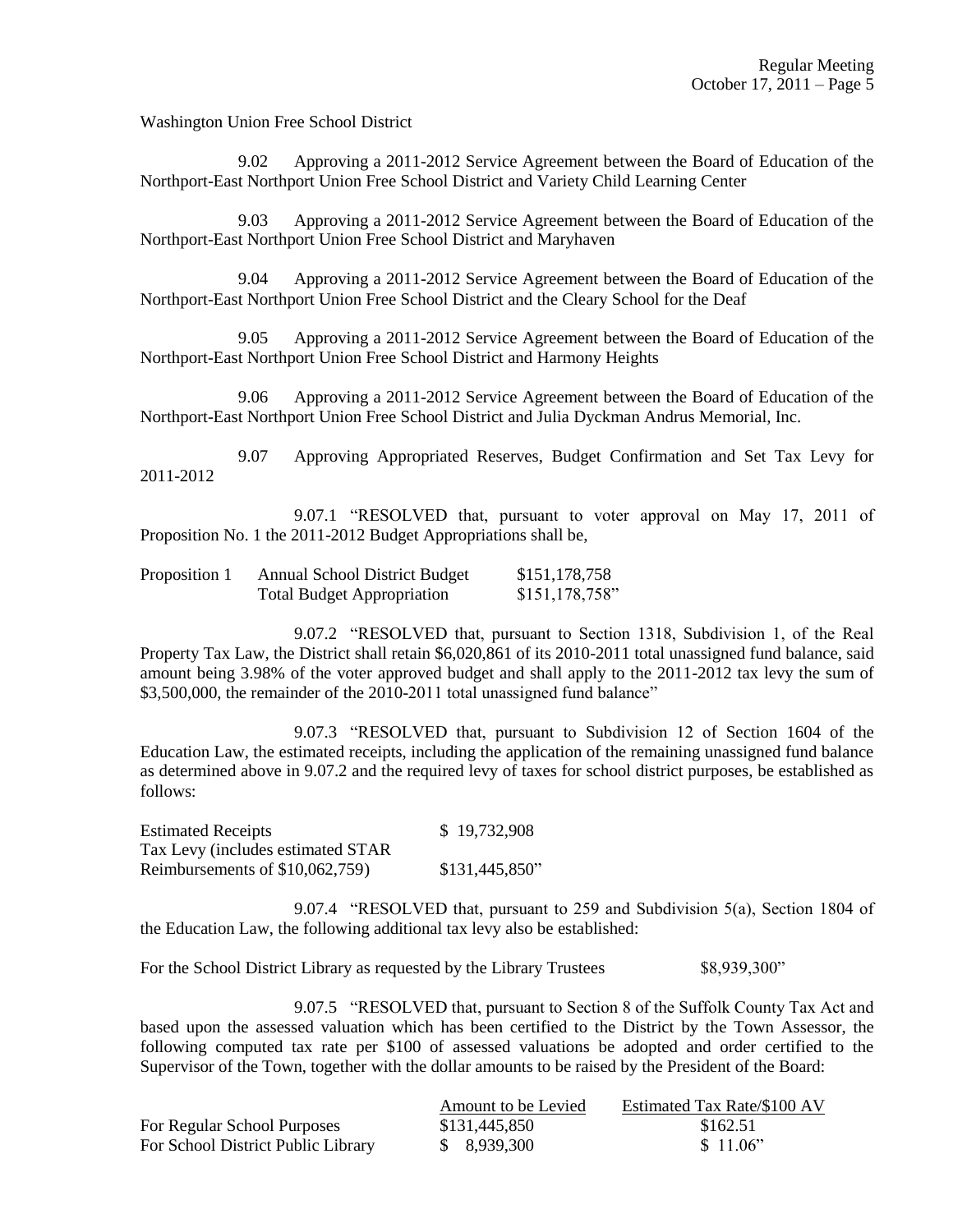9.08 Approving transfer of general fund appropriations in the 2011-2012 budget

Vote on Trustee McCue's motion to approve all items under 9. was as follows:

YES: Ms. Binger, Mrs. Gavin, Mrs. McCue, Mrs. McNaughton, Mr. Rapiejko, Mrs. Topel, Mr. Waldenburg

Motion passed.

## 10. SUPERINTENDENT'S REPORT – FOR INFORMATION ONLY

11. UNFINISHED BUSINESS

Trustee Rapiejko stated that the Audit Committee had a meeting on Tuesday, October 11<sup>th</sup> with the external auditors to review the draft external audit report. Mr. Rapiejko stated that the committee had a number of comments on the report and felt that it was important to revise it. Mr. Rapiejko stated that the comments were not directed to the financial statements but more to the management letter. The committee decided that the report would be revised in accordance with the audit committee recommendations and reviewed at the November 1<sup>st</sup> Audit Committee Meeting.

## 12. NEW BUSINESS

President Waldenburg stated that the TANs sale was held on October  $5<sup>th</sup>$  for the district with a total of nine bidders for the tax anticipation notes. Mr. Waldenburg announced that TD Securities was the lowest bidder on the \$30 million TANs with an interest rated offered to the District of 1.5% with a premium of \$260,100 which effectively brings the interest rate the District will pay on the TANs down to 0.276%.

Ms. Kathleen Molander, Assistant Superintendent for Business, stated that she and Dr. McDermott participated in a telephone call with Moody's affirming the District's long term rating as AA2 and short term rating as Mig1.

Dr. Nina Dorata asked why the District continues to budget at an interest rate three to four times above the actual rate the District receives and stated that she hoped the excess funds would be returned to the taxpayers and not put into a line item that has not been budgeted.

Dr. Marylou McDermott stated that the Assistant Superintendent for Business consults with the District's financial advisors before determining the interest rate budgeted. Dr. McDermott stated that the estimate is based on the advice from the financial advisors and financial conditions being very careful to strike a balance. Dr. McDermott stated that the District is taking care of the present and putting money in reserves to protect the District.

# 13. ADJOURNMENT INTO PUBLIC WORK SESSION

At 10:00 p.m., motion was made by Trustee McCue, seconded by Trustee Topel, to adjourn the Regular Meeting and convene into Public Work Session

Vote on Trustee McCue's motion was as follows:

YES: Ms. Binger, Mrs. Gavin, Mrs. McCue, Mrs. McNaughton, Mr. Rapiejko, Mrs. Topel, Mr. Waldenburg

Motion passed.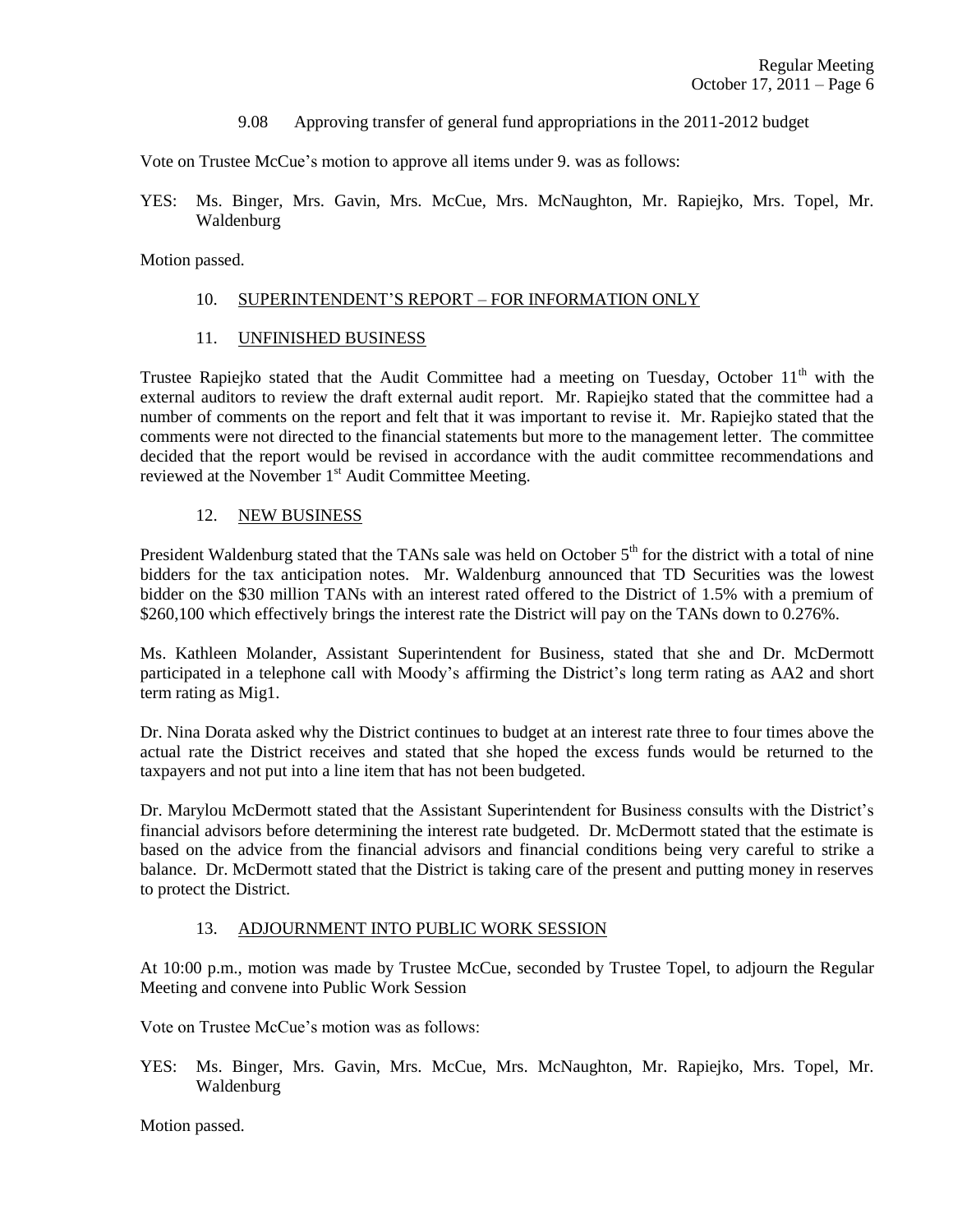13.01 Discussion and establishment of Board's position on the 2011 Proposed Resolutions for the Annual Business Meeting of the New York State School Boards Association. The Board reviewed each of the twenty-one 2011 proposed resolutions for the Annual Business Meeting of the New York State School Boards Association which will be held on Saturday, October 29, 2011 at the  $92<sup>nd</sup>$  Annual Convention and Education Expo. Vice President McNaughton and Trustee McCue will attend the meeting and vote on behalf of the Board.

At 10:35 p.m.., motion was made by Trustee McNaughton, seconded by Trustee Rapiejko to extend the meeting.

Vote on Trustee McNaughton's motion was as follows:

YES: Ms. Binger, Mrs. Gavin, Mrs. McCue, Mrs. McNaughton, Mr. Rapiejko, Mrs. Topel, Mr. Waldenburg

Motion passed.

At 11:28 p.m., motion was made by Trustee McCue, seconded by Trustee McNaughton, to adjourn the Public Work Session and reconvene into Regular Meeting.

Vote on Trustee McCue's motion was as follows:

YES: Ms. Binger, Mrs. Gavin, Mrs. McCue, Mrs. McNaughton, Mr. Rapiejko, Mrs. Topel, Mr. Waldenburg

Motion passed.

President Waldenburg stated that the Board was in support of items #1-9, in opposition to item #10, in support of item #11-14, in opposition to items #15-16, in support of items #17-19, and in opposition to items #20-21

Motion was made by Trustee Waldenburg, seconded by Trustee McNaughton to direct the Board's representatives to vote accordingly at the upcoming Business Meeting of the New York State School Boards Association at the Annual Convention on October 29, 2011 in Buffalo, New York.

Vote on Trustee Waldenburg's motion was as follows:

YES: Ms. Binger, Mrs. Gavin, Mrs. McCue, Mrs. McNaughton, Mr. Rapiejko, Mrs. Topel, Mr. Waldenburg

Motion passed.

There was a brief discussion regarding communicating with the Drug and Alcohol Task Force on informing District parents and guardians about the possible use of the Suffolk County Police Department's Canine Narcotic Detection Dogs. Vice President McNaughton stated that the policy needs to state the purpose and reasons for using the service and parents need to be informed regarding the data obtained from the student surveys.

There being no further business to discuss, motion was made by Trustee McCue, seconded by Trustee Rapiejko, to adjourn the meeting.

Vote on Trustee McCue's motion was as follows: